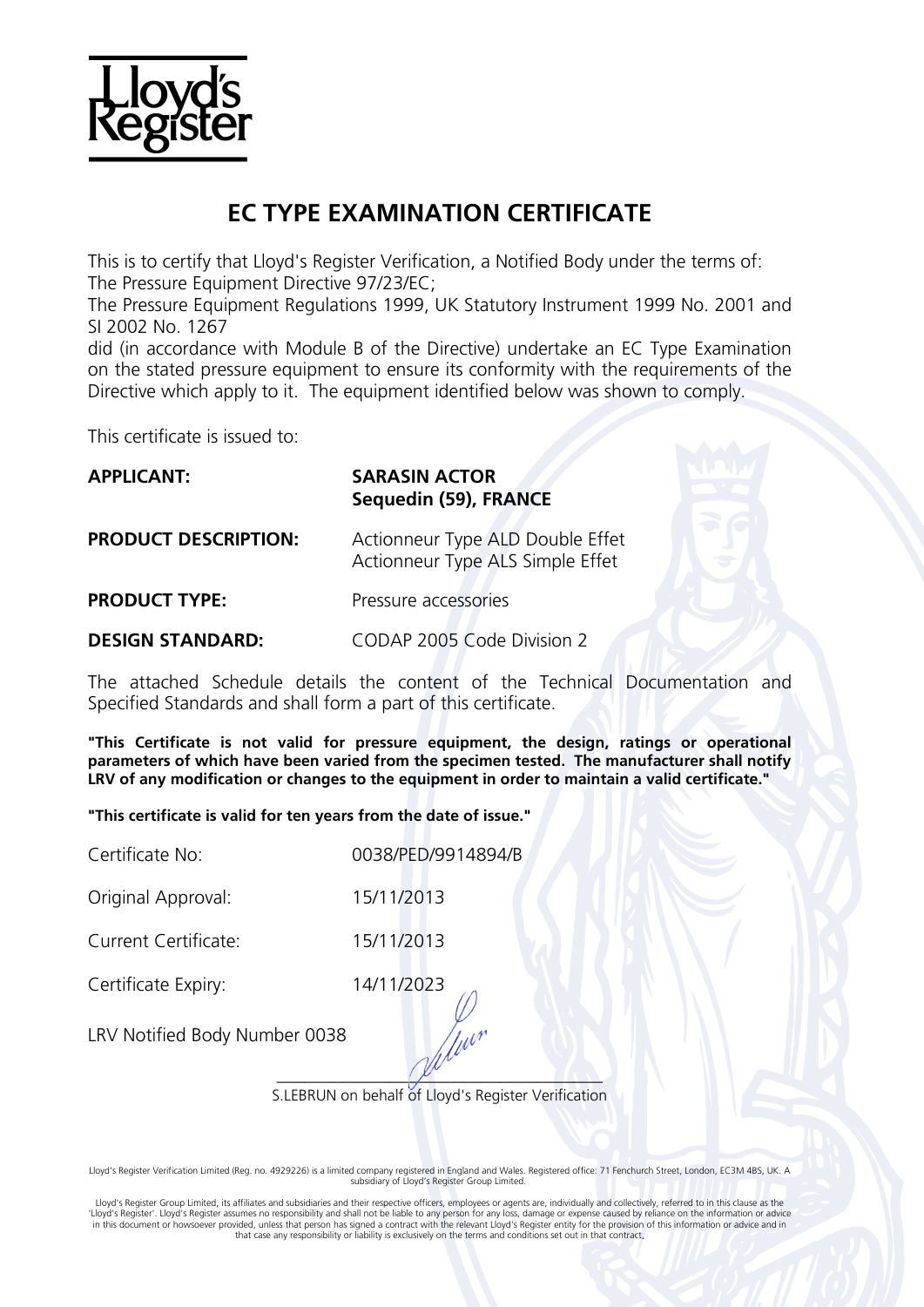

## **EC TYPE EXAMINATION (MODULE B) SARASIN ACTOR Actionneur Type ALD Double Effet**

## **Actionneur Type ALS Simple Effet CERTIFICATE No 0038/PED/9914894/B SCHEDULE**

### **EQUIPMENT DATA**

**Type:** Pressure accessories

**Maximum Working Pressure:** According to Annexe 5 of document No DTRACE01 rev.5

**Capacity:** Capacity: According to Annexe 5 of document No DTRACE01 rev.5

The undermentioned documents have been reviewed for compliance with the Pressure Equipment Directive 97/23/EC and following Design Code:

CODAP 2005 Code Division 2

### **TECHNICAL FILE CONTENTS**

| Title                                                         | <b>Document Number</b> | Date       |
|---------------------------------------------------------------|------------------------|------------|
| ACTIONNEUR Type ALS Simple Effet                              | ALS SE rev.1           | 31/05/2013 |
| <b>ACTIONNEUR Type ALD Double Effet</b>                       | ALD DE rev. 1          | 31/05/2013 |
| DOSSIER TECHNIQUE DE REFERENCE POUR MARQUAGE CE               | DTRACE01-CHAPITRE I    | 31/05/2013 |
| ACTIONNEUR LINEAIRES ET 1/4 TOUR SARASIN ACTOR -              | rev.5                  |            |
| LISTE DES MATERIAUX (Page 5 à 7)                              |                        |            |
| DOSSIER TECHNIQUE DE REFERENCE POUR MARQUAGE CE               | DTRACE01-ANNEXE 5      | 31/05/2013 |
| ACTIONNEUR LINEAIRES ET 1/4 TOUR SARASIN ACTOR -              | rev.5                  |            |
| CLASSIFICATION DES ACTIONNEURS (Page 163 à 201)               |                        |            |
| CONTROLE VISUEL ET MARQUAGE ANNEXE 1                          | F10-03 rev4            | 31/05/2013 |
| Fichier de calculs suivant Notes de calculs suivant NDC13 rev | NDC13 rev K.xls rev.K  | 31/05/2013 |
| K.xls                                                         |                        |            |
| DOSSIER TECHNIQUE DE REFERENCE POUR MARQUAGE CE               | DTRACE01 rev.5         | 31/05/2013 |
| ACTIONNEUR LINEAIRES ET 1/4 TOUR SARASIN ACTOR                |                        |            |
| DOSSIER TECHNIQUE DE REFERENCE POUR MARQUAGE CE               | DTRACE01-CHAPITRE IV   | 31/05/2013 |
| ACTIONNEUR LINEAIRES ET 1/4 TOUR SARASIN ACTOR -              | rev.5                  |            |
| ANALYSE DE RISQUE (Page 38 à 39)                              |                        |            |
| INSTALLATION, MISE EN SERVICE ET MAINTENANCE DES              | F.2028 rev.1           | 31/05/2013 |
| ACTIONNEURS LINEAIRE : ALS - ALD - TYPE V                     |                        |            |

Page 1 of 2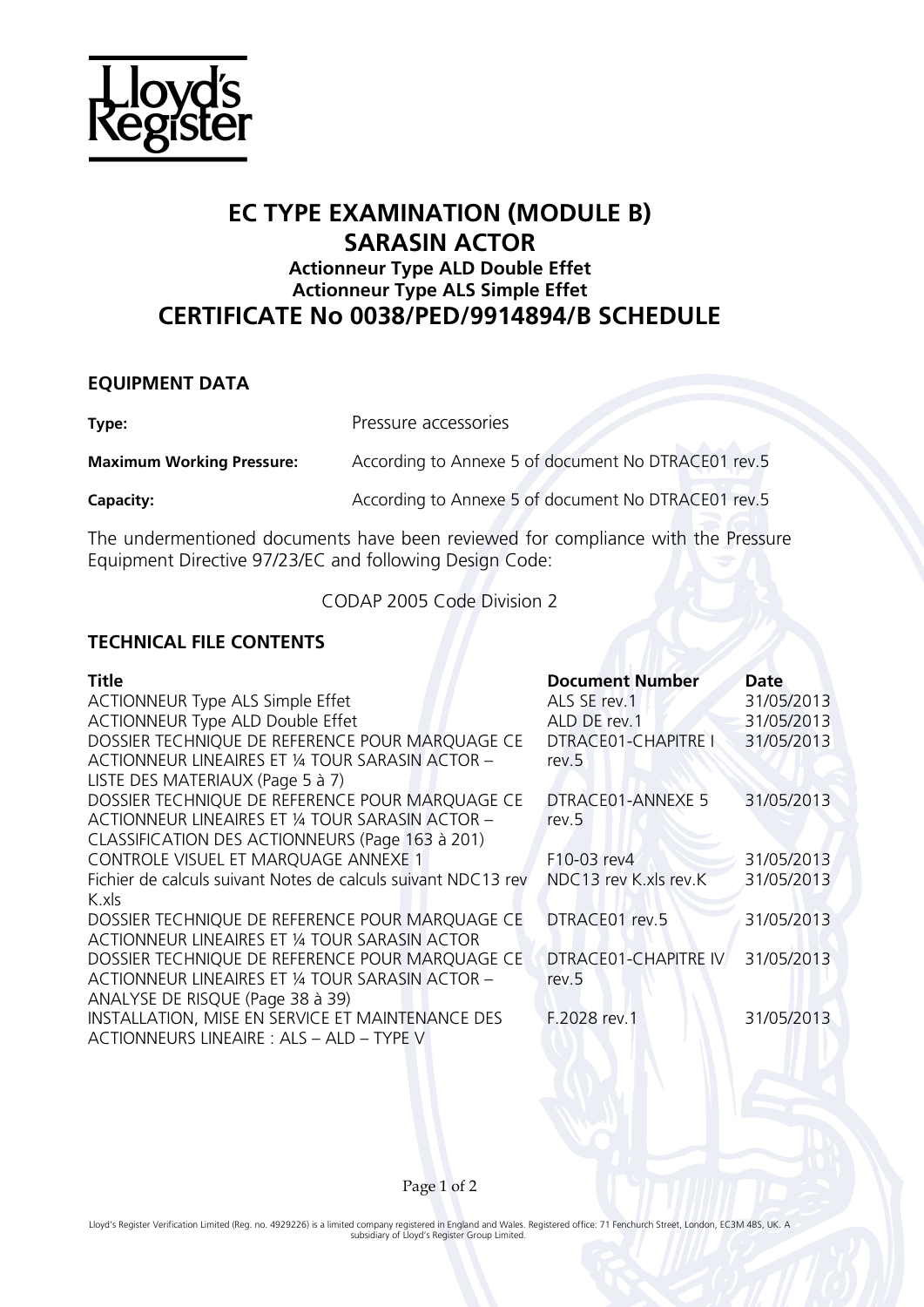

### **LR REPORTS**

Design Appraisal Document LYO1308023/1 issue 2 31/05/2013 Particular Material Appraisal List Camera Communicular Material Appraisal List Camera Communicular Material Appraisal List Camera Communicular Material Appraisal List Camera Communicular Material Communicular Communicular EC Type Examination Certificate

**Title Document Number Date**

Schedule Issue: 2

Date of Schedule Issue: 15 November 2013

LRV Notified Body Number 0038

*\_\_\_\_\_\_\_\_\_\_\_\_\_\_\_\_\_\_\_\_\_\_\_\_\_\_\_\_\_\_\_\_\_\_\_*  S.LEBRUN on behalf of Lloyd's Register Verification

fleur

Page 2 of 2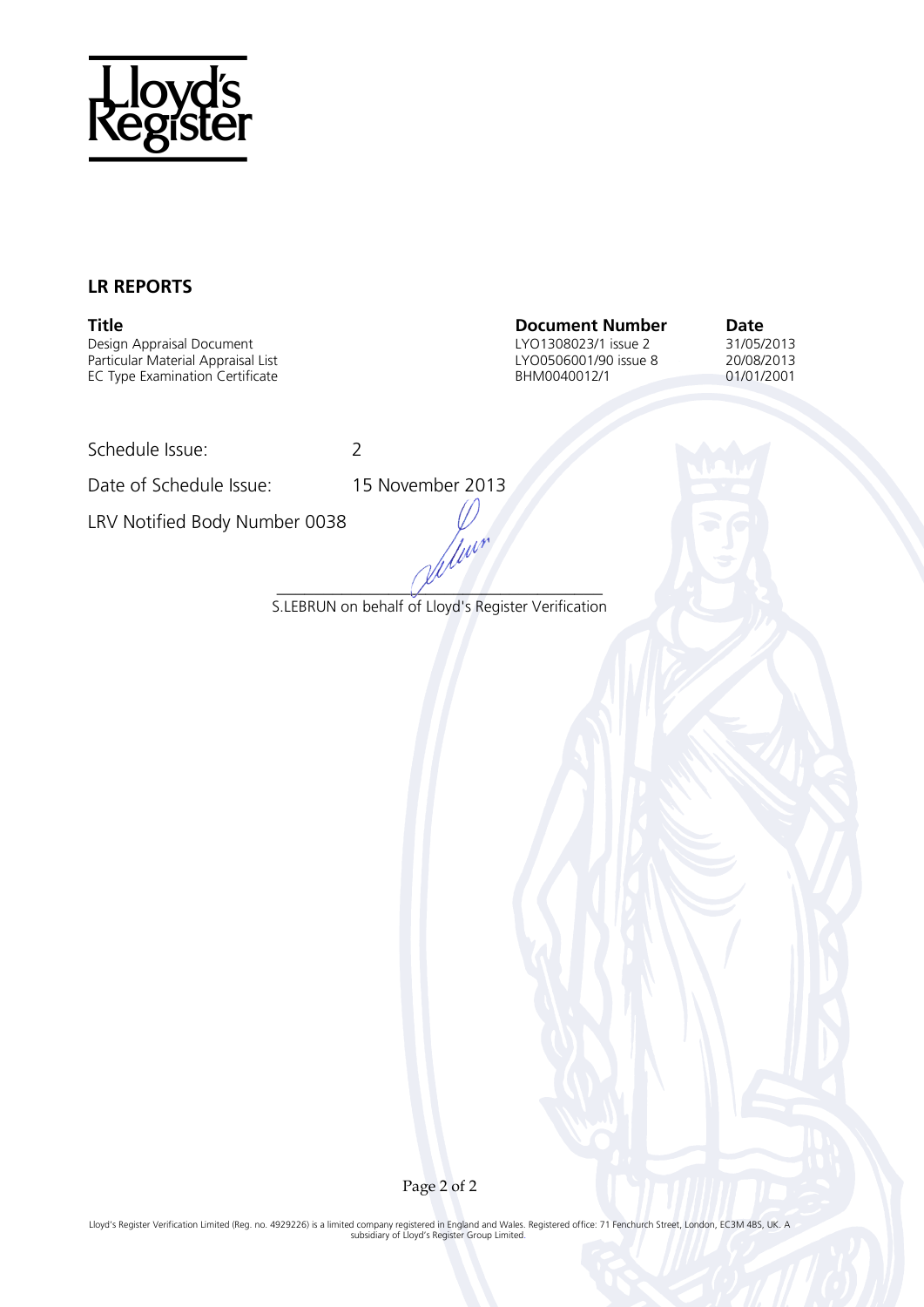

# **EC TYPE EXAMINATION CERTIFICATE**

This is to certify that Lloyd's Register Verification, a Notified Body under the terms of: The Pressure Equipment Directive 97/23/EC;

The Pressure Equipment Regulations 1999, UK Statutory Instrument 1999 No. 2001 and SI 2002 No. 1267

did (in accordance with Module B of the Directive) undertake an EC Type Examination on the stated pressure equipment to ensure its conformity with the requirements of the Directive which apply to it. The equipment identified below was shown to comply.

This certificate is issued to:

| <b>APPLICANT:</b>           | <b>SARASIN ACTOR</b><br>Sequedin (59), FRANCE                              |  |
|-----------------------------|----------------------------------------------------------------------------|--|
| <b>PRODUCT DESCRIPTION:</b> | Actionneur Type ASY SE Simple Effet<br>Actionneur Type ASY DE Double Effet |  |
| <b>PRODUCT TYPE:</b>        | Pressure accessories                                                       |  |
| <b>DESIGN STANDARD:</b>     | CODAP 2005 Code Division 2                                                 |  |

The attached Schedule details the content of the Technical Documentation and Specified Standards and shall form a part of this certificate.

**"This Certificate is not valid for pressure equipment, the design, ratings or operational parameters of which have been varied from the specimen tested. The manufacturer shall notify LRV of any modification or changes to the equipment in order to maintain a valid certificate."**

**"This certificate is valid for ten years from the date of issue."**

Certificate No: 0038/PED/9914894/C

Original Approval: 15 November 2013

Current Certificate: 15 November 2013

Certificate Expiry: 14 November 2023

LRV Notified Body Number 0038

 $\sqrt{\mu}$ S.LEBRUN on behalf of Lloyd's Register Verification

Ww<sup>r</sup>

Lloyd's Register Verification Limited (Reg. no. 4929226) is a limited company registered in England and Wales. Registered office: 71 Fenchurch Street, London, EC3M 4BS, UK. A subsidiary of Lloyd's Register Group Limited.

 Lloyd's Register Group Limited, its affiliates and subsidiaries and their respective officers, employees or agents are, individually and collectively, referred to in this clause as the 'Lloyd's Register'. Lloyd's Register assumes no responsibility and shall not be liable to any person for any loss, damage or expense caused by reliance on the information or advice<br>in this document or howsoever provided, u that case any responsibility or liability is exclusively on the terms and conditions set out in that contract.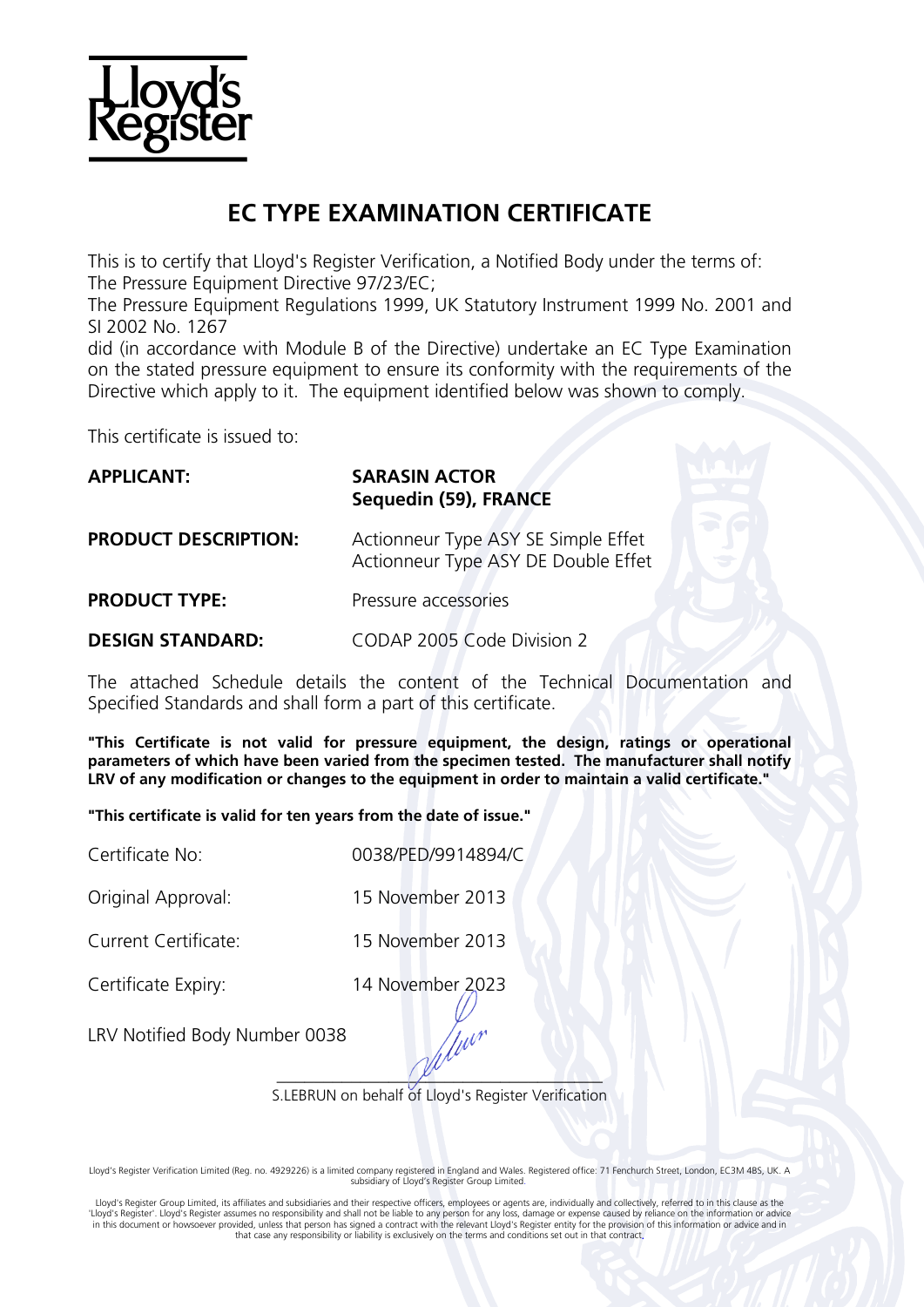

## **EC TYPE EXAMINATION (MODULE B) SARASIN ACTOR**

### Actionneur Type ASY SE Simple Effet Actionneur Type ASY DE Double Effet **CERTIFICATE No 0038/PED/9914894/C SCHEDULE**

### **EQUIPMENT DATA**

**Type:** Pressure accessories

**Maximum Working Pressure:** According to Annexe 5 of document No DTRACE01 rev.5

**Capacity:** Capacity: According to Annexe 5 of document No DTRACE01 rev.5

The undermentioned documents have been reviewed for compliance with the Pressure Equipment Directive 97/23/EC and following Design Code:

CODAP 2005 Code Division 2

### **TECHNICAL FILE CONTENTS**

| <b>Title</b>                                              | <b>Document Number</b>     | Date       |
|-----------------------------------------------------------|----------------------------|------------|
| ACTIONNEUR type ASY SE Simple Effet                       | ASYSE rev.1                | 31/05/2013 |
| ACTIONNEUR Type ASY DE Double Effet                       | ASYDE rev.1                | 31/05/2013 |
| DOSSIER TECHNIQUE DE REFERENCE POUR MARQUAGE              | <b>DTRACE01-CHAPITRE I</b> | 31/05/2013 |
| CE ACTIONNEUR LINEAIRES ET 1/4 TOUR SARASIN ACTOR         | rev.5                      |            |
| - LISTE DES MATERIAUX (Page 5 à 7)                        |                            |            |
| DOSSIER TECHNIQUE DE REFERENCE POUR MARQUAGE              | DTRACE01-ANNEXE 5 rev.5    | 31/05/2013 |
| CE ACTIONNEUR LINEAIRES ET 1/4 TOUR SARASIN ACTOR         |                            |            |
| - CLASSIFICATION DES ACTIONNEURS (Page 163 à 201)         |                            |            |
| CONTROLE VISUEL ET MARQUAGE ANNEXE 1                      | F10-03 rev4 rev.4          | 31/05/2013 |
| Fichier de calculs suivant Notes de calculs suivant NDC13 | NDC13 rev K.xls rev.K      | 31/05/2013 |
| rev K.xls                                                 |                            |            |
| DOSSIER TECHNIQUE DE REFERENCE POUR MARQUAGE              | DTRACE01 rev.5             | 31/05/2013 |
| CE ACTIONNEUR LINEAIRES ET 1/4 TOUR SARASIN ACTOR         |                            |            |
| DOSSIER TECHNIQUE DE REFERENCE POUR MARQUAGE              | DTRACE01-CHAPITRE IV       | 31/05/2013 |
| CE ACTIONNEUR LINEAIRES ET 1/4 TOUR SARASIN ACTOR         | rev.5                      |            |
| - ANALYSE DE RISQUE (Page 40 à 41)                        |                            |            |
| INSTALLATION, MISE EN SERVICE ET MAINTENANCE DES          | F.2012 rev.1               | 31/05/2013 |
| ACTIONNEURS 1/4 DE TOUR : ASY                             |                            |            |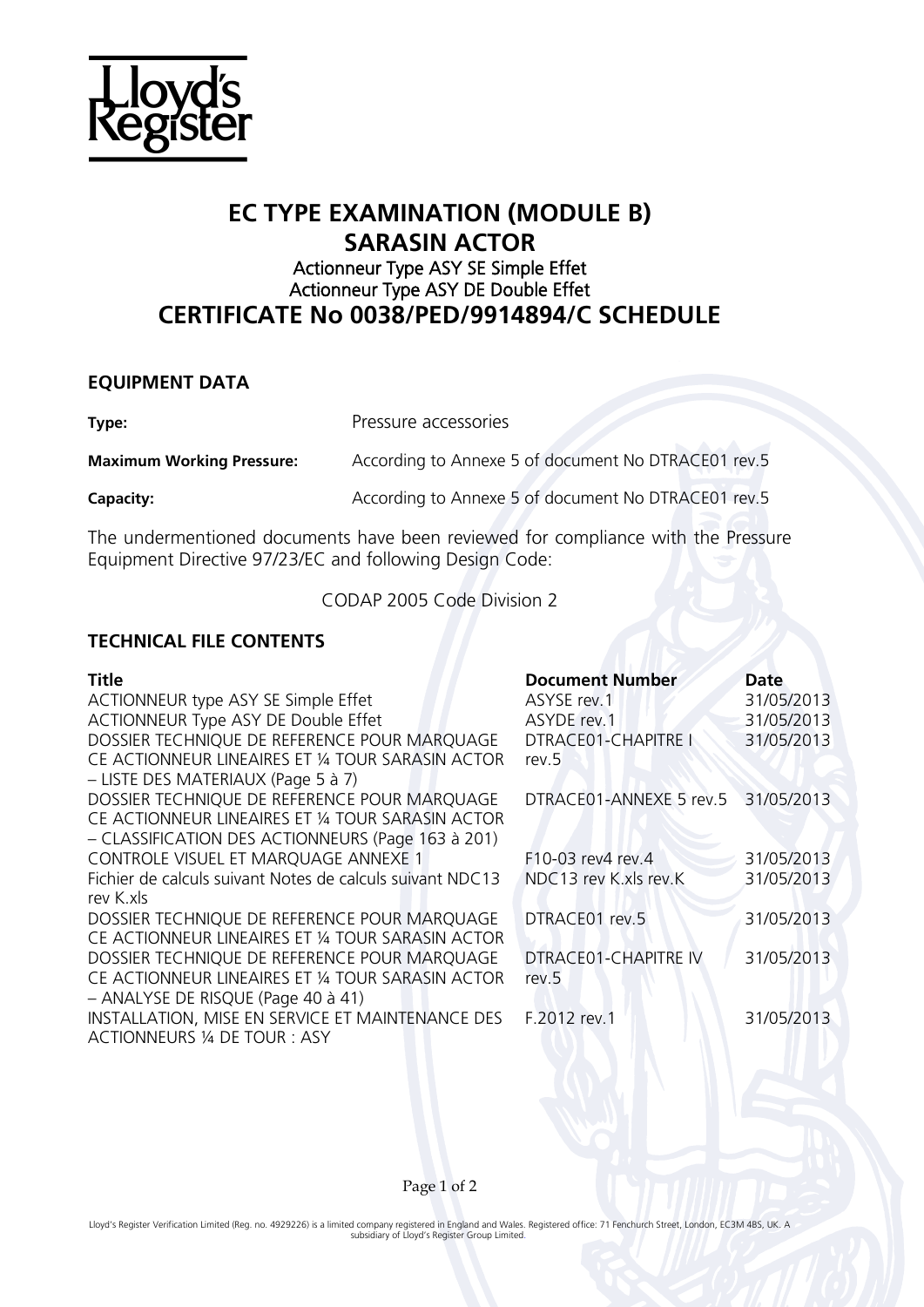

### **LR REPORTS**

Design Appraisal Document<br>
Particular Material Appraisal List<br>
Particular Material Appraisal List<br>
CYO0506001/90 issue 8 30/08/2013 Particular Material Appraisal List LYO0506001/90 issue 8 20/08/2013 EC Type Examination Certificate

**Title Document Number Date Design Appraisal Document Number Date Date Design Appraisal Document Design Appraisal Document Date Design Appraisal Document Design Appraisal Document** 

Schedule Issue: 2

Date of Schedule Issue: 15 November 2013

LRV Notified Body Number 0038

*\_\_\_\_\_\_\_\_\_\_\_\_\_\_\_\_\_\_\_\_\_\_\_\_\_\_\_\_\_\_\_\_\_\_\_*  S.LEBRUN on behalf of Lloyd's Register Verification

deur

Page 2 of 2

Lloyd's Register Verification Limited (Reg. no. 4929226) is a limited company registered in England and Wales. Registered office: 71 Fenchurch Street, London, EC3M 4BS, UK. A subsidiary of Lloyd's Register Group Limited.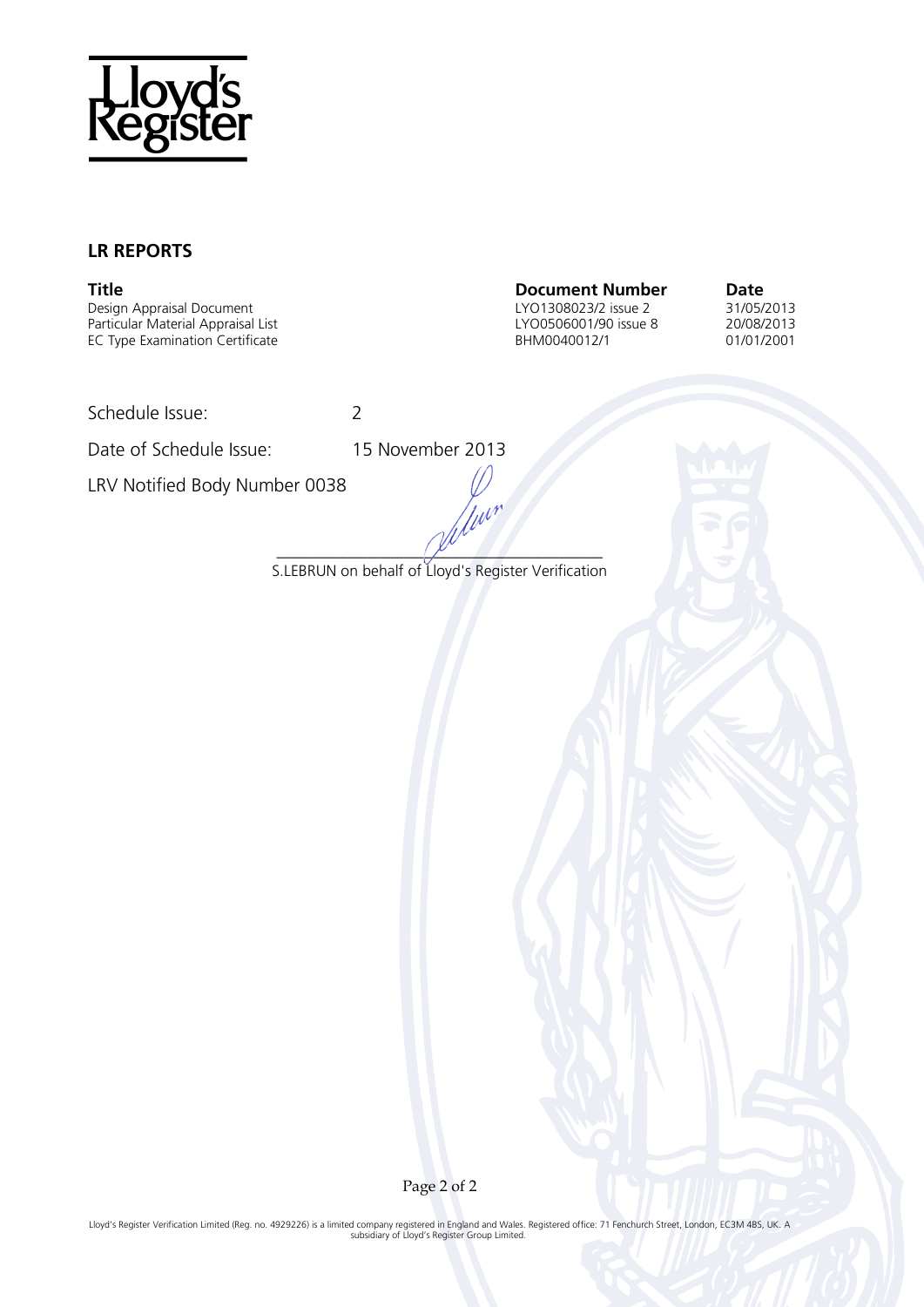

# **EC CERTIFICATION OF CONFORMITY**

## In accordance with the requirements of the Pressure Equipment Directive 97/23/EC and the Pressure Equipment Regulations 1999, UK Statutory Instrument 1999 No. 2001 and 2002 No. 1267

This is to certify that the Quality Management System of:

## **SARASIN-ACTOR** Rue de l'Europe, 59320 SEQUEDIN France

has been assessed against the requirements of Annex III, Module D of the Pressure Equipment Directive 97/23/EC, and Schedule 4, Module D of the Pressure Equipment Regulations 1999 and conforms to the requirements for the products shown below:

## Valves actuators types ALD, ALS, ARP, ASY, and ASC

Approval is subject to the continued maintenance of the quality system in accordance with the requirements of the above Directive and Regulations, and continuing to comply with the EC Type Examination Certificate(s) as listed on the attached schedule.

Authorisation is hereby given to use the LRV Notified Body Identification Number in accordance with the requirements of the specified Directive and Regulations in relation to the products as identified above.

0038/PED/9914894/A Certificate No:

22 May 2003 Original Approval:

1 March 2015 Current Certificate:

28 February 2018 Certificate Expiry:

LRV Notified Body Number 0038

J.P. Debarnot on behalf of Uoyd's Register Verification

Lloyd's Register Verification Limited, 71 Fenchurch Street London EC3M 4BS UK

Lloyd's Register, its affiliates and subsidiaries and their respective officers, employees or agents are, individually and collectively, referred to in this clause as the 'Lloyd's Register Group assumes no responsibility a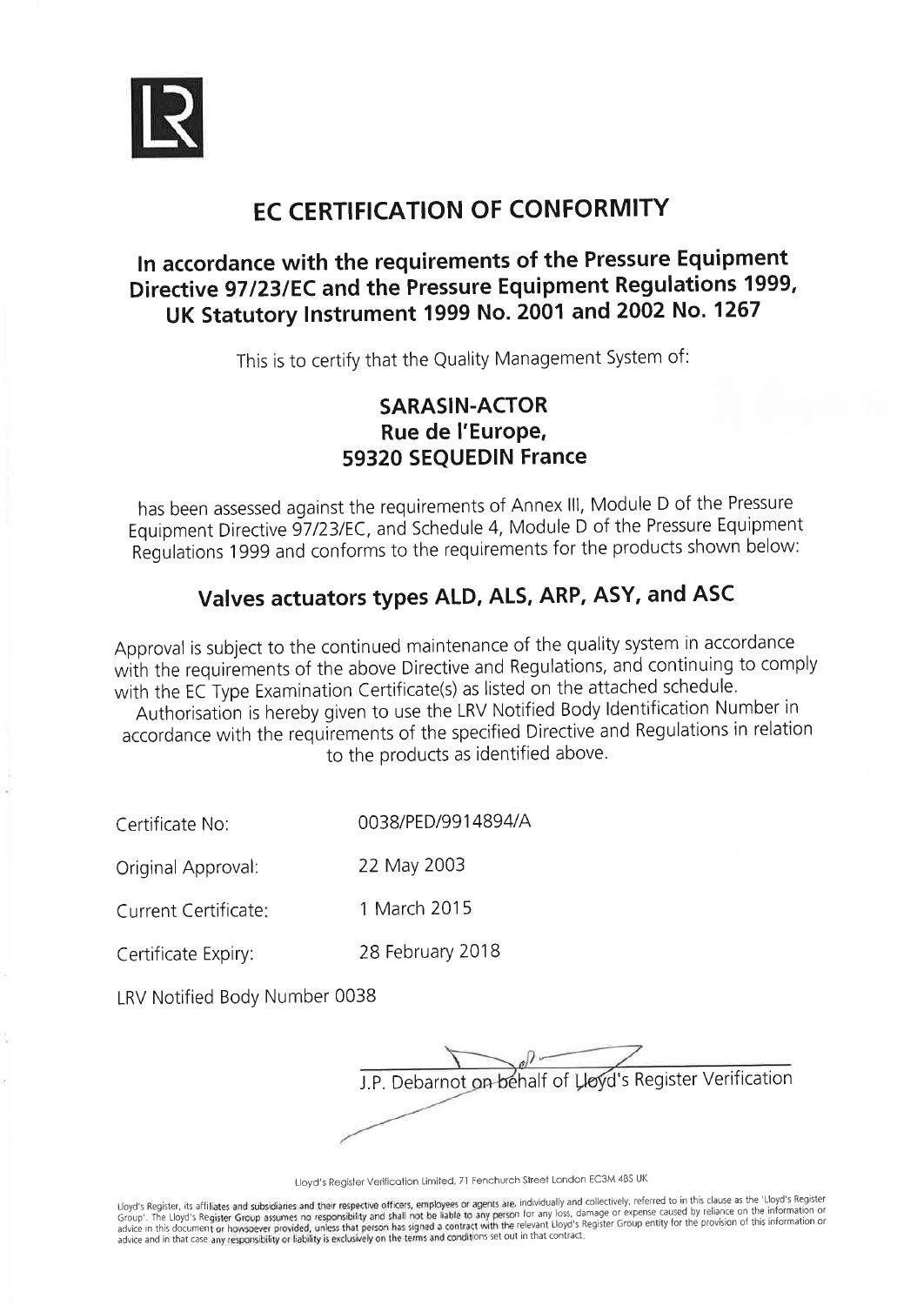

# **EC CERTIFICATION OF CONFORMITY** CERTIFICATE 0038/PED/9914894/A SCHEDULE

In accordance with the requirements of the Pressure Equipment Directive 97/23/EC and the Pressure Equipment Regulations 1999, UK Statutory Instrument 1999 No. 2001 and 2003 No. 1267

### **SARASIN-ACTOR** Rue de l'Europe 59320 SEQUEDIN, France

| <b>Products</b>                                              | <b>Certificate Number</b> | <b>Issuing Notified Body</b>              |
|--------------------------------------------------------------|---------------------------|-------------------------------------------|
| <b>Valves Actuators types:</b><br>ALD, ALS, ARP, ASY and ASC | BHM/0040012/1             | <b>Lloyd's Register Verification 0038</b> |

Schedule Issue:

1 March 2015 Date of Schedule Issue:

04

LRV Notified Body Number 0038

J.P. Debarnot on behalf of Lloyd's Register Verification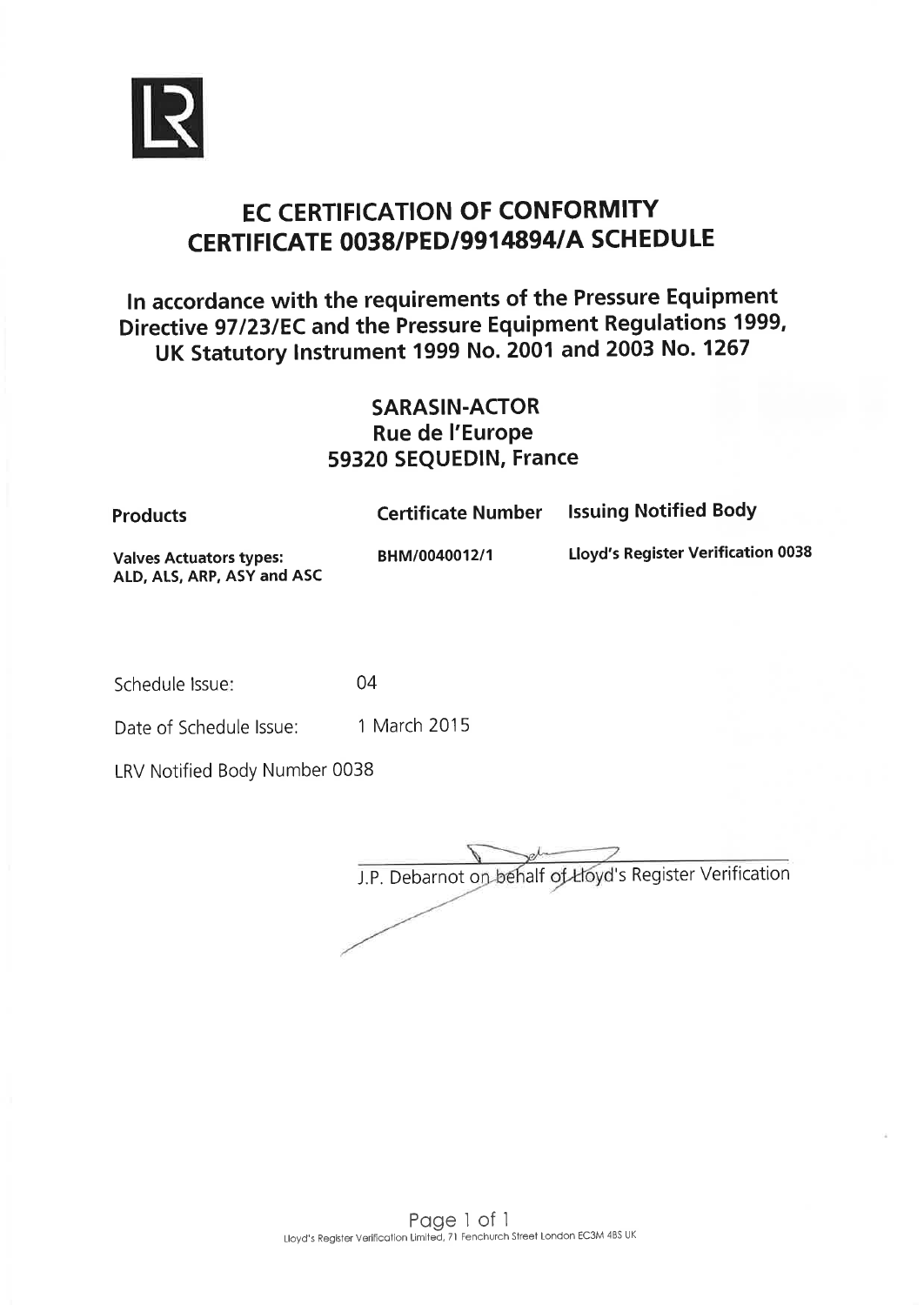

# **CERTIFICATION DE CONFORMITE CE**

## En accord avec les exigences de la Directive Appareils sous Pression 97/23/CE et de la Réglementation 1999 Appareils sous Pression, Déclaration Statutaire britannique 1999 no. 2001 et 2002 n°1267.

Nous certifions que le Système de Gestion de la Qualité de :

## **SARASIN ACTOR** Rue de l'Europe 59320 SEQUEDIN France

a été audité par rapport aux exigences de l'Annexe III, Module D de la Directive Equipements sous Pression 97/23/CE et de l'Annexe 4, Module D de la Réglementation 1999 des Appareils sous Pression et est conforme aux exigences pour les produits cidessous:

## Vérins pour Actionneurs Types : ALD, ALS, ARP, ASY et ASC

Cette approbation est soumise au maintien continu par la société de son système qualité en accord avec les exigences de la Directive et de la Réglementation ci-dessus mentionnées et à condition qu'elle soit toujours conforme au(x) Certificat(s) d'Examen CE de Type indiqué(s) sur l'annexe ci-jointe.

L'autorisation est donnée par le présent certificat d'utiliser le Numéro d'Enregistrement de l'Organisme Notifié LRV en accord avec les exigences de la Directive et de la Réglementation spécifiées en relation avec les produits identifiés ci-dessus.

22 Mai 2003

1 Mars 2015

0038/PED/9914894/A

Certificat no:

Approbation Initiale :

Certificat En Cours :

28 Février 2018 Expiration du Certificat :

Numéro de l'Organisme Notifié LRV : 0038

J.P. Debarnot pour Lloyd's Register Verification Page 1 de 1